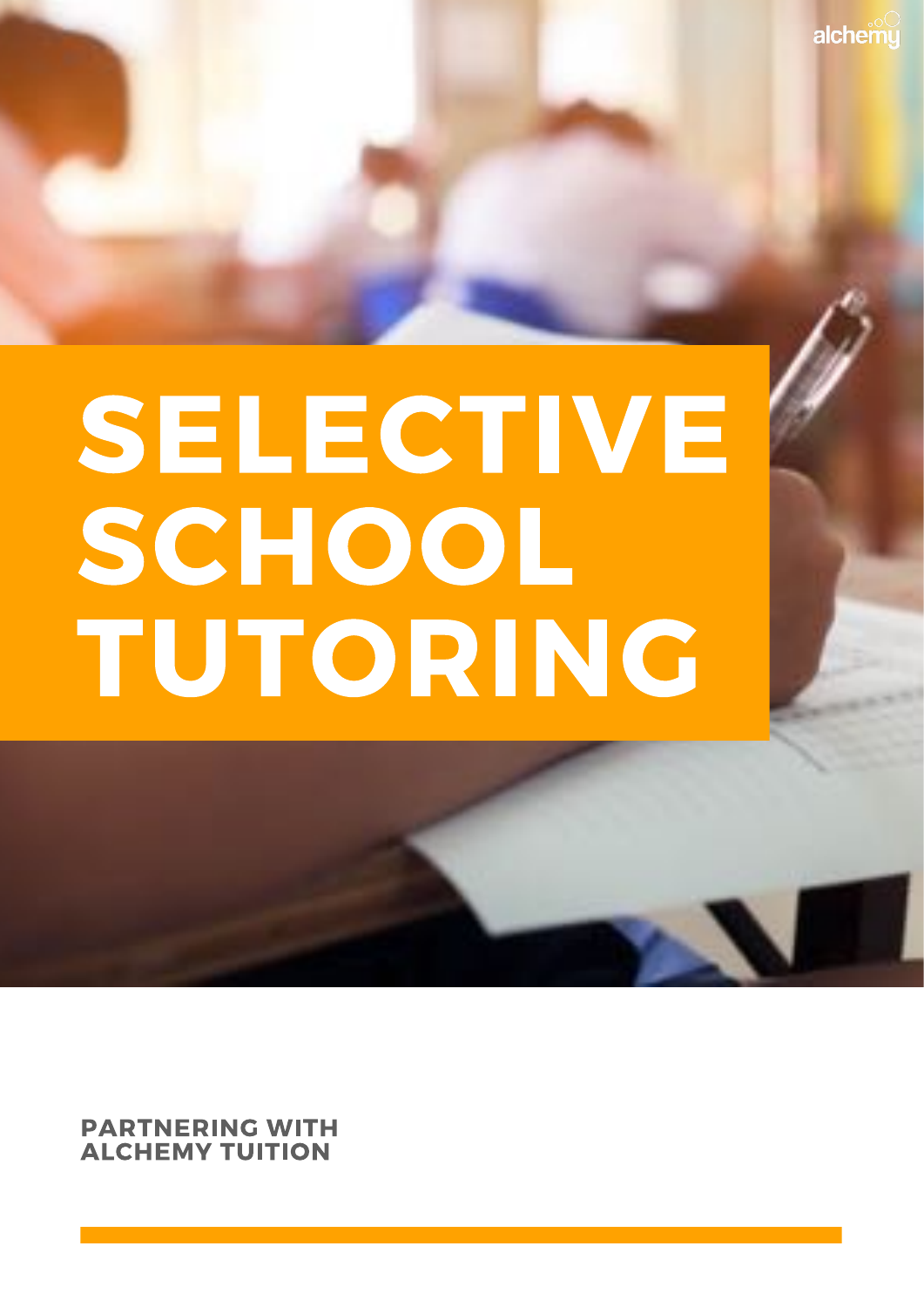PAGE 01

*Selective School Preparation*

### **AN OVERVIEW** OF THE TEST

The Selective School entrance exam is a general skills test to determine entry to a NSW selective school. It is traditionally taken in year 6 for year 7 entry, although it can also be taken in later grades for entry up to year 10. For the purpose of clarity, this overview focusses on the year 6 entrance exam and is accurate to the best of our knowledge at time of release.

The test is **very hard**. Even for adults. And is meant to be so. With almost 15,000 students fighting for only a few thousand spots, it needs to discriminate to work out who is really deserving of a coveted spot.

4 core skills are tested: mathematics, reading, writing and general ability. The general ability is weighted the heaviest out of all sections, contributing 50% of the total score. Maths is 25% and reading and writing combine for another 25%.

It is important to note also that internal school marks comprise a part of the overall mark. Your child's entrance rank will be given out of 300 - 200 from the test and 100 from in school. We always recommend a parent have a conversation with their child's teacher when they are applying for entry just to ensure there won't be any surprises there.

The entrance exam is not negatively marked - students do not lose marks for incorrect answers. The three multiple choice papers go for 40 minutes each and have 4 options for each question. The writing component takes 20 minutes.

Timing is one of the biggest challenges students will face in the exam. The general ability paper is 60 questions in 40 minutes - giving only 45 seconds per question. The other 2 sections are slightly better with 45 and 40 in each.

There will be questions your child does not understand. They do this on purpose. There will be words they have never heard before and puzzles that they can not figure out. This is where a comprehensive preparation strategy is so important - so your child knows how to choose the best option within the time limitations they face.

A handful of practice papers are available for free online, but if you are really serious about helping your child, partnering with the experience and knowledge of an Alchemy tutor is the best opportunity you can give them. With almost 15 years under our belt and thousands of successful students, you can be confident they are in safe hands.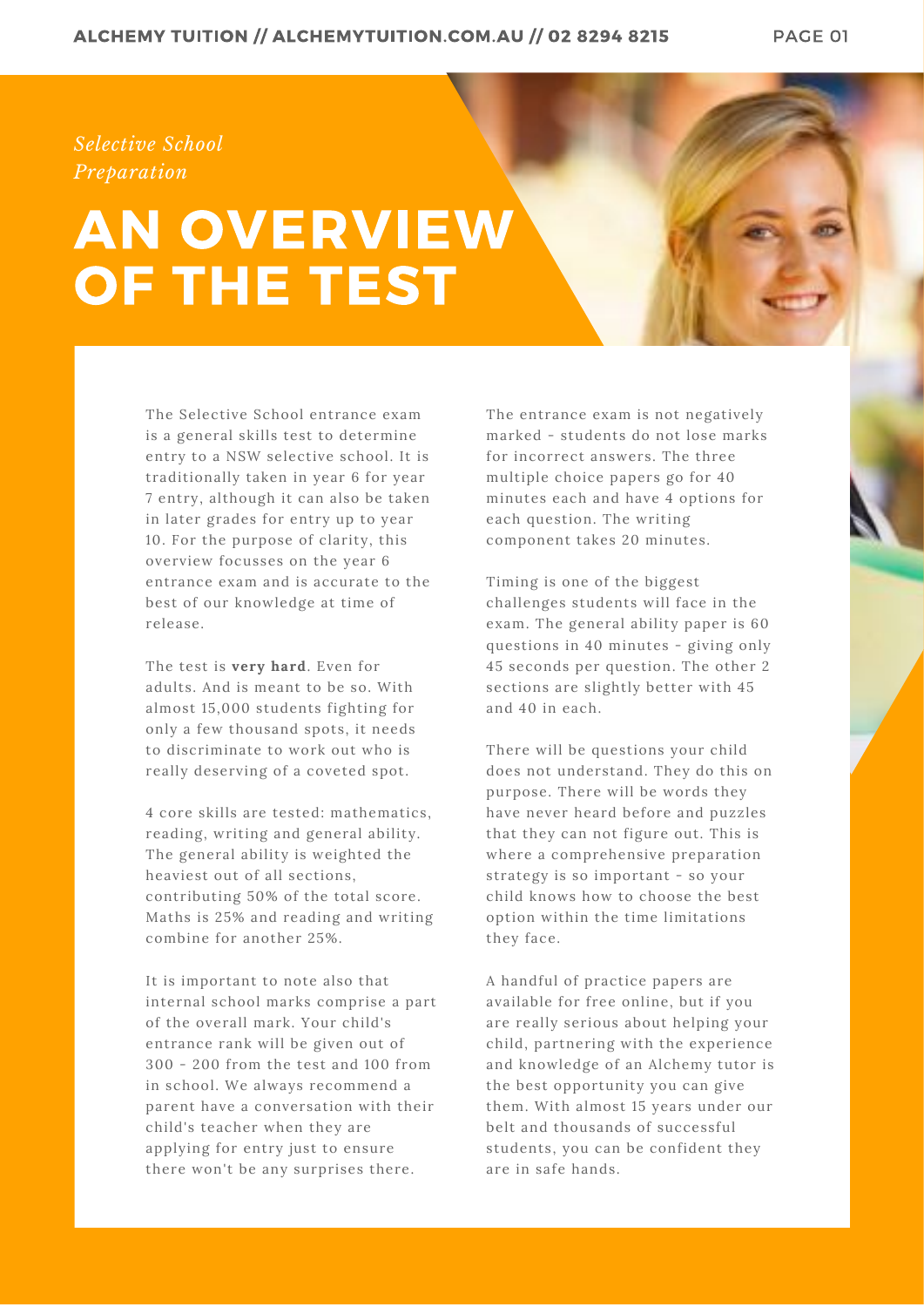### *last year's*

# **REVIEWS & STATISTICS**

We have been helping students get in to selective schools since 2005, seeing more than a thousand successful students in this time.

The following are just a handful of the hundreds of verified 5-star reviews we have received in the last 12 months:

"Sarrvesa is an amazing tutor and has been instrumental in building her added confidence. Alchemy Tuition has maintained its reputation: 5 stars"

SIMRIT KAUR

"Alchemy is innovative and professional. The company has a great approach and our tutor Jeff is marvellous. Highly recommended!"

92%

*Entry rate (minimum of 40 lessons)*

85% *Entry rate (minimum of 20 lessons)*

"This is a great service. Our only regret is that we didn't know of this option sooner. It is evident to us that Andrew has a desire to inspire. Our girls really enjoy the opportunity of one on one tuition, and we really appreciate Andrew's drive to develop their skill set. Thank you guys, with your help we'll lock in those base skills."

JAMES & KAREN

JESS TIMMS

# About our tutors.

Every Alchemy tutor that works with a selective school student has gone through our unique **selective school accreditation**.

This is a comprehensive training program that takes your tutor through every component of the exam so they know exactly what is tested and how to prepare the student for the exam. In many cases, they would have gone through the selective school system themselves and therefore offer first hand experience.

In addition to this accreditation, all Alchemy tutors hold Working with children checks, are double reference checked and constantly monitored and mentored to ensure only the best work with us.

Our tutors come from a wide range of backgrounds and are all hand-selected, trained and supported. Once you make your booking, we will match your child up with the tutor we see as the best match and send you their profile by email.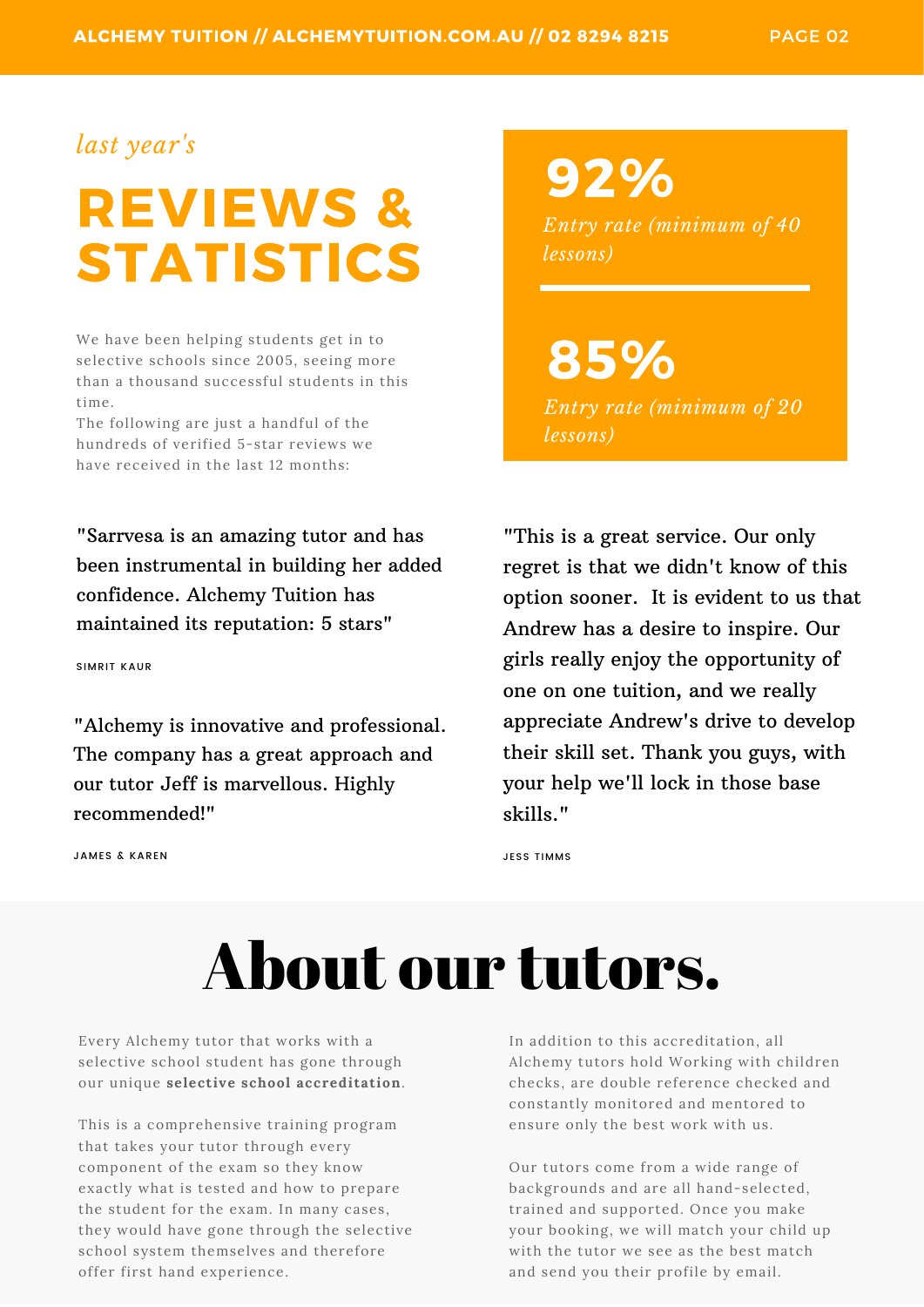# about our program

One on one tuition that targets the unique needs of your child.

Our selective school preparation program is designed to give your child everything they need to succeed in the exam. This fundamentally centres around familiarising them with the exam content as best as possible.

Your preparation program will be uniquely designed by your tutor for your child. In the first lesson they will do a selective school assessment to see where their strengths and weaknesses

currently lie. From there, they will adjust their program to ensure your child is performing at the top of their game when the exam rolls around. Your program will cover all core areas and involve both self-guided study and homework where appropriate. We send you feedback after every session and a detailed progress report every 10 lessons. Your tutor will keep you updated on your child's progress at each step of the way.

#### **ALL SUBJECTS COVERED**

Your tutor will alternate lessons between the 4 subjects to ensure your child is adequately prepared across all core areas, focussing on those as required.

#### **HOMEWORK (IF APPROPRIATE)**

Consistency is so important when preparing for the selective school exam, so this work should continue outside of

#### **10 WEEK CYCLE**

Our program operates on a 10 week cycle, with progress testing lessons. Each cycle will move your child closer to the goal.

### **WEEKLY FEEDBACK**

After each lesson your tutor will submit feedback on the lesson and send it to you by email. Keeping you in the loop at all times.

#### **OBSERVATION & APPLICATION**

Lessons will move between your tutor showing your child what to do and your tutor watching them do it. This ensures all learning styles are covered.

### **A HIGHLIGHT OF THIER WEEK**

Our lessons are designed to be engaging and the most fun your child will have all week! Our tutors are trained to make each lesson amazing!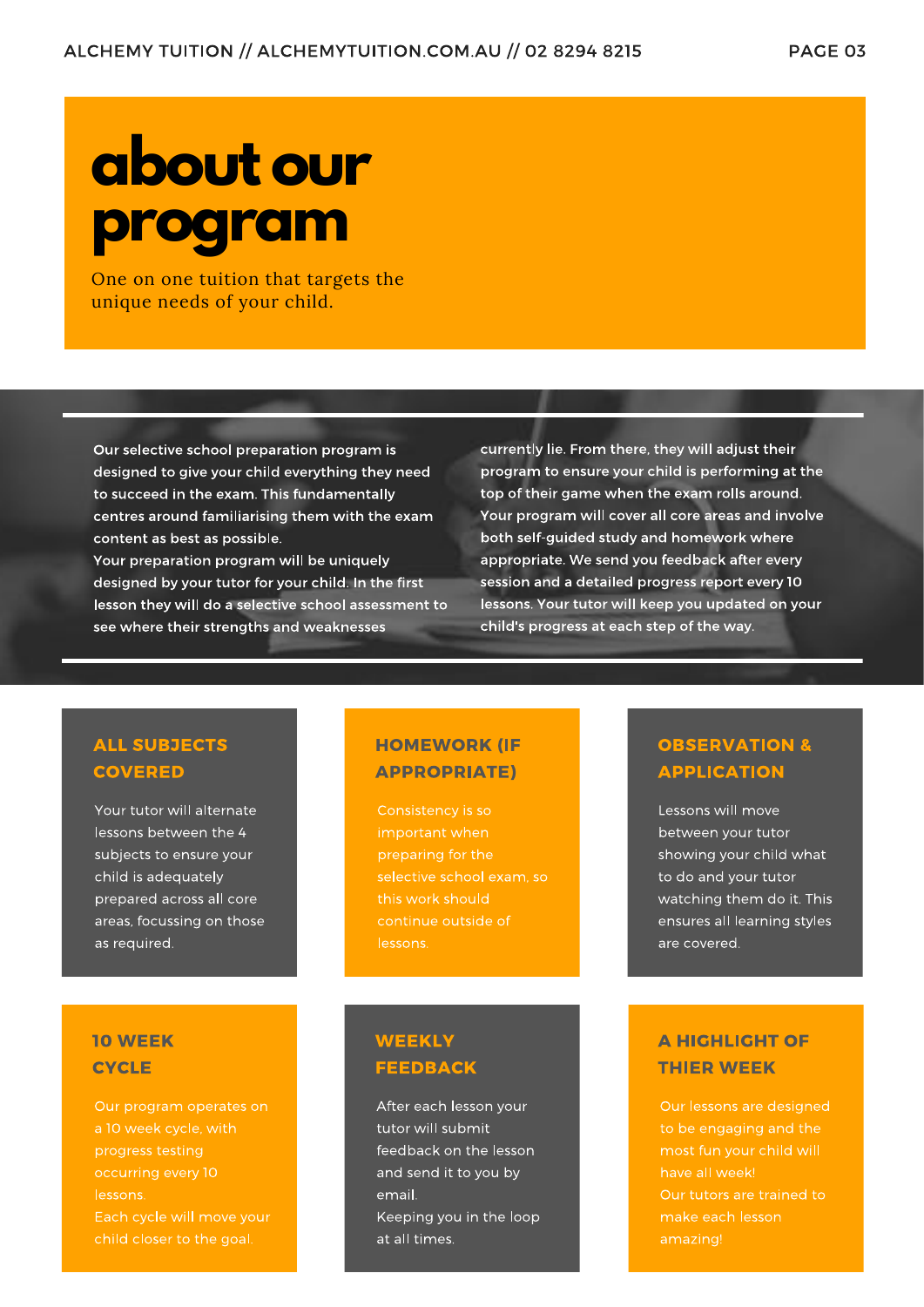

Written tasks given at the end of each lesson for student to complete during the week. Writing will then be reviewed at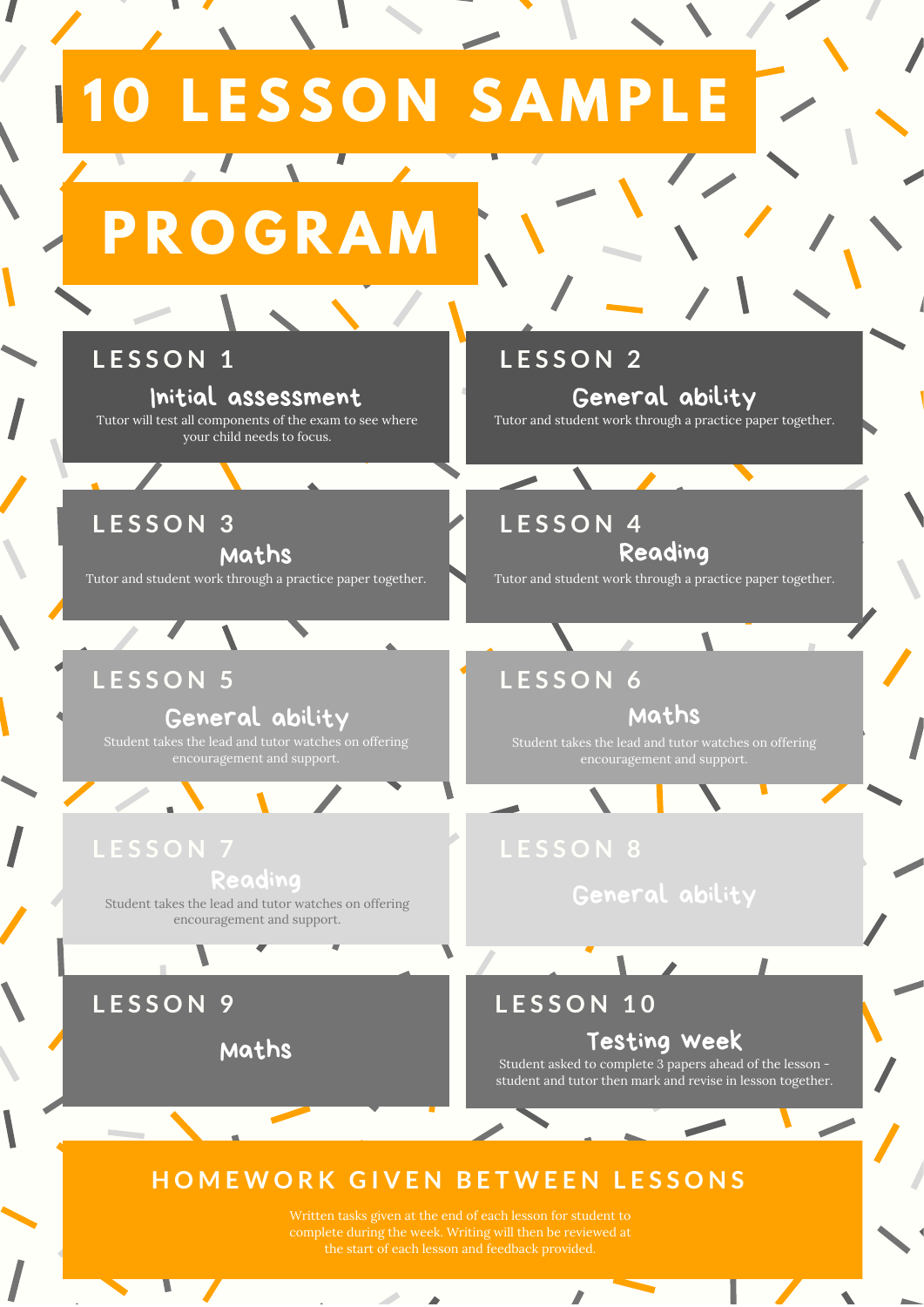## **COSTS & DETAILS**

Our private tuition is affordable, flexible and contract-free. Please check our website or get in touch for pricing in your area. We offer discounts on prepaid packages if you choose to prepay 10 or 20 lessons at a time.

We offer tuition in-home, at local libraries or schools and even online. No after school madness driving your child to the other end of town or fighting for parking in a busy shopping centre. Easy, convenient, inhome tuition.

We work around your busy schedule when you book with us, you simply let us know the best day and time for the sessions to occur and we will organise a tutor to match.

Whilst you are not locked in to regular weekly sessions, we firmly believe that consistent lessons are key to success. The most successful students in our programs are those that see their tutor every week without fail.

We can work with students as young as year 3 and up to year 9 for late entry. We also specialise in scholarship entry, OC entry and private school entry exams.



Get started

today!

**Book online at www.alchemytuition.com.au**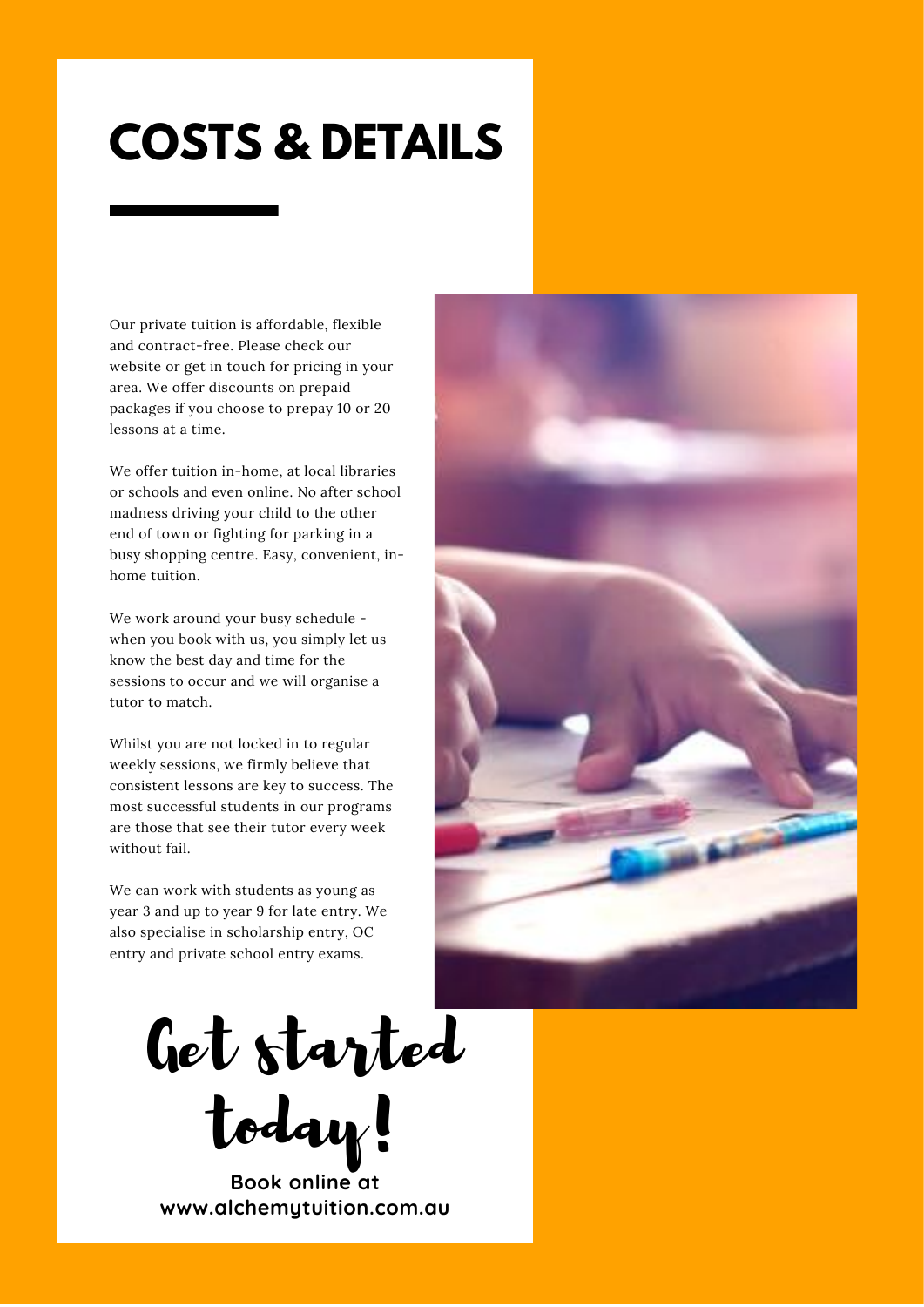# FREQUENTLY ASKED QUESTIONS



### WHEN IS THE BEST TIME TO START?

There is no right answer to this question. It ultimately comes<br>down to you and how important it is to you that your child ge<br>in to a selective school. We have some students that start<br>preparing in 3rd grade and others that down to you and how important it is to you that your child gets in to a selective school. We have some students that start preparing in 3rd grade and others that come 3 months before the exam. If it is important to you or your child, then we suggest you get started as early as possible.



### DOES YOUR CHILD REALLY NEED A **TUTOR?**<br>Yes. It is very rare to see a student get in to a selective school on

natural ability or with only help from parents. It is a fiercely competitive exam and if your child is not working with a tutor they will be disadvantaged against other students that do.



### ARE THERE CONTRACTS OR DO I **NEED TO PAY A TERM IN ADVANCE?**<br>No - there are no contracts and we are entirely pay as you go.

We use an automated payment system that simply charges your debit or credit card 24 hours after each lesson occurs.



### DOES THE TUTOR BRING RESOURCES

Yes - your tutor will have full access to our resource centre<br>which contains dozen of our own selective school papers. T<br>have been designed over more than a decade of experience which contains dozen of our own selective school papers. These have been designed over more than a decade of experience and adhere to the latest changes in test requirements.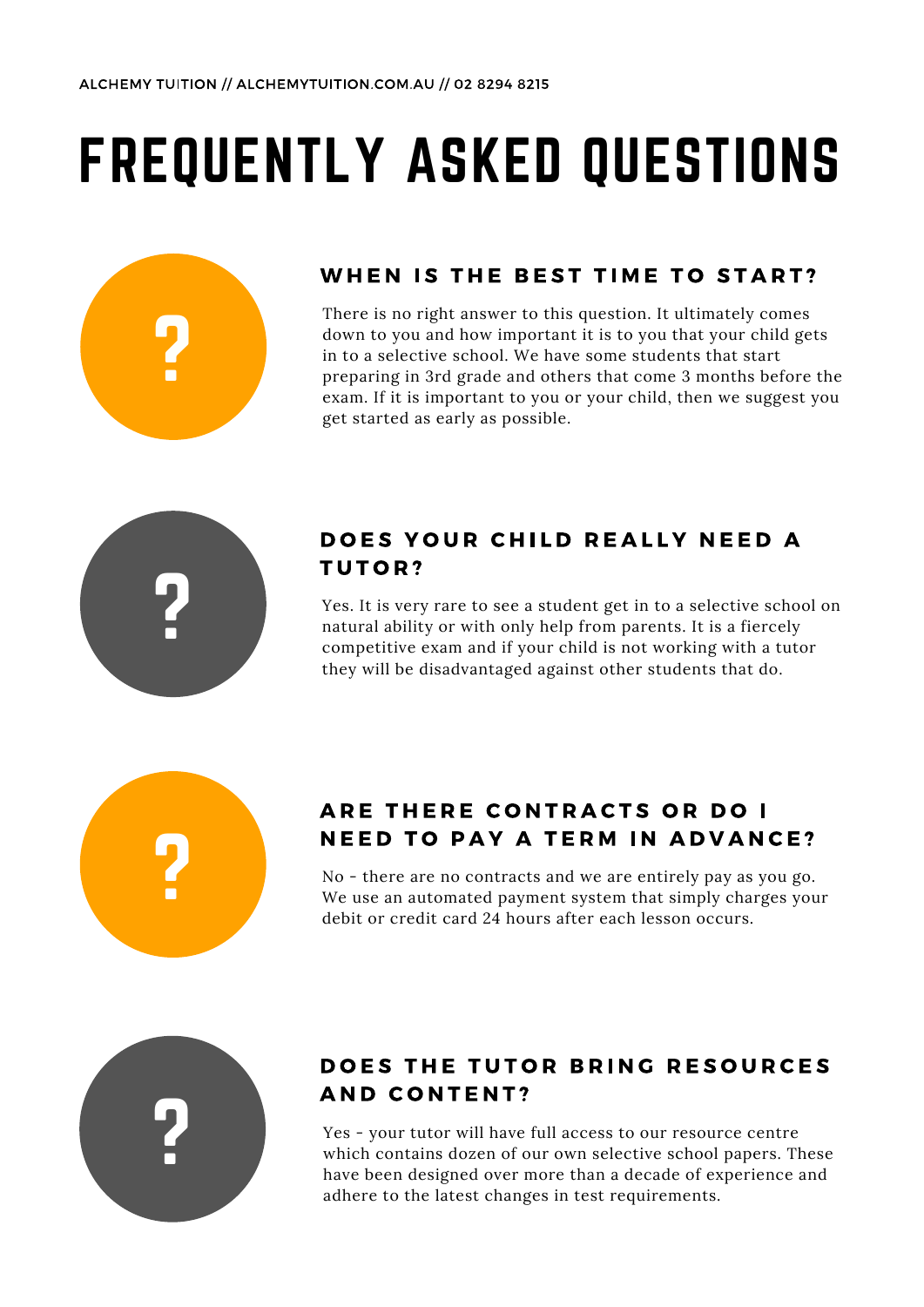# more faq



### IS THERE AN ASSESSMENT?

Yes. In the first lesson your tutor will deliver an assessment on your child, seeing where their strengths and weaknesses lie. In many cases this will be a student's first introduction to the selective school exam, so also your child, seeing where their strengths and weaknesses lie. In many cases this will be a student's first introduction to the selective school exam, so also serves as a good benchmark to work from.



### WHY CHOOSE ALCHEMY OVER COACHING COLLEGES?

The classroom environment will not be able to cater to your<br>
child's unique needs. Each student is just expected to follow the<br>
content from top to bottom, regardless of where they are<br>
currently placed. With Alchemy, ever child's unique needs. Each student is just expected to follow the content from top to bottom, regardless of where they are child. Your tutor will be able to spend more time on the areas they need and less on those they don't. We also offer far more flexibility, freedom and visibility.



### **HOW DO YOU TRACK PROGRESS?**

We test students regularly to monitor improvements. The frequency of this will be up to your tutor, and you are well to discuss this with them in the first session to work out a testing evoluation is that is ideal for seve frequency of this will be up to your tutor, and you are welcome to discuss this with them in the first session to work out a testing cycle that is ideal for your child.



### **WHAT ARE THE NEXT STEPS? HOW DO I GET STARTED?**

When you are ready to get started with an Alchemy tutor, you can book online at www.alchemytuition.com.au or reach out to us by email, phone or live chat. From there, we work with our team to line up the tutor that we feel best aligns with your child's needs and personality. Once confirmed, we will let you know by SMS and email.